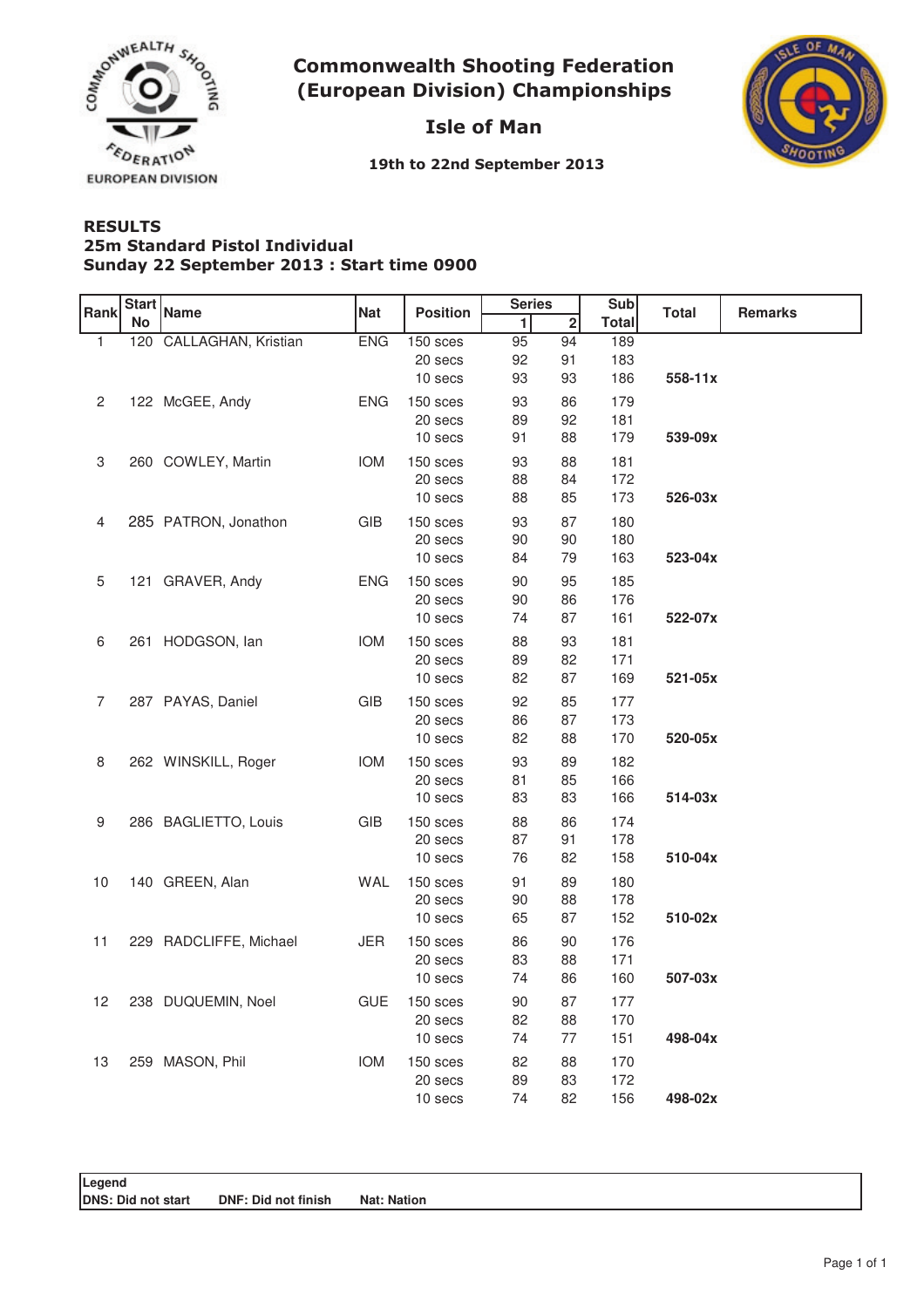#### 25m Standard Pistol Individual contd.

| Rank               |    | I Start Name       | Nat        | <b>Position</b> | <b>Series</b> |    | <b>Sub</b>   |              | <b>Remarks</b> |
|--------------------|----|--------------------|------------|-----------------|---------------|----|--------------|--------------|----------------|
|                    | No |                    |            |                 |               |    | <b>Total</b> | <b>Total</b> |                |
|                    |    |                    |            |                 |               |    |              |              |                |
| <b>Development</b> |    |                    |            |                 |               |    |              |              |                |
|                    |    | 123 GIBBARD, Simon | <b>ENG</b> | 150 sces        | 89            | 95 | 184          |              |                |
|                    |    |                    |            | 20 secs         | 93            | 78 | 171          |              |                |
|                    |    |                    |            | 10 secs         | 82            | 77 | 159          | 514-06x      |                |
|                    |    | 264 EXON, Rachel   | <b>IOM</b> | 150 sces        | 73            | 87 | 160          |              |                |
|                    |    |                    |            | 20 secs         | 83            | 78 | 161          |              |                |
|                    |    |                    |            | 10 secs         | 78            | 63 | 141          | 462-02x      |                |
|                    |    | 288 PAYAS, Philip  | GIB        | 150 sces        | 81            | 86 | 167          |              |                |
|                    |    |                    |            | 20 secs         | 74            | 67 | 141          |              |                |
|                    |    |                    |            | 10 secs         | 57            | 68 | 125          | 433-02x      |                |